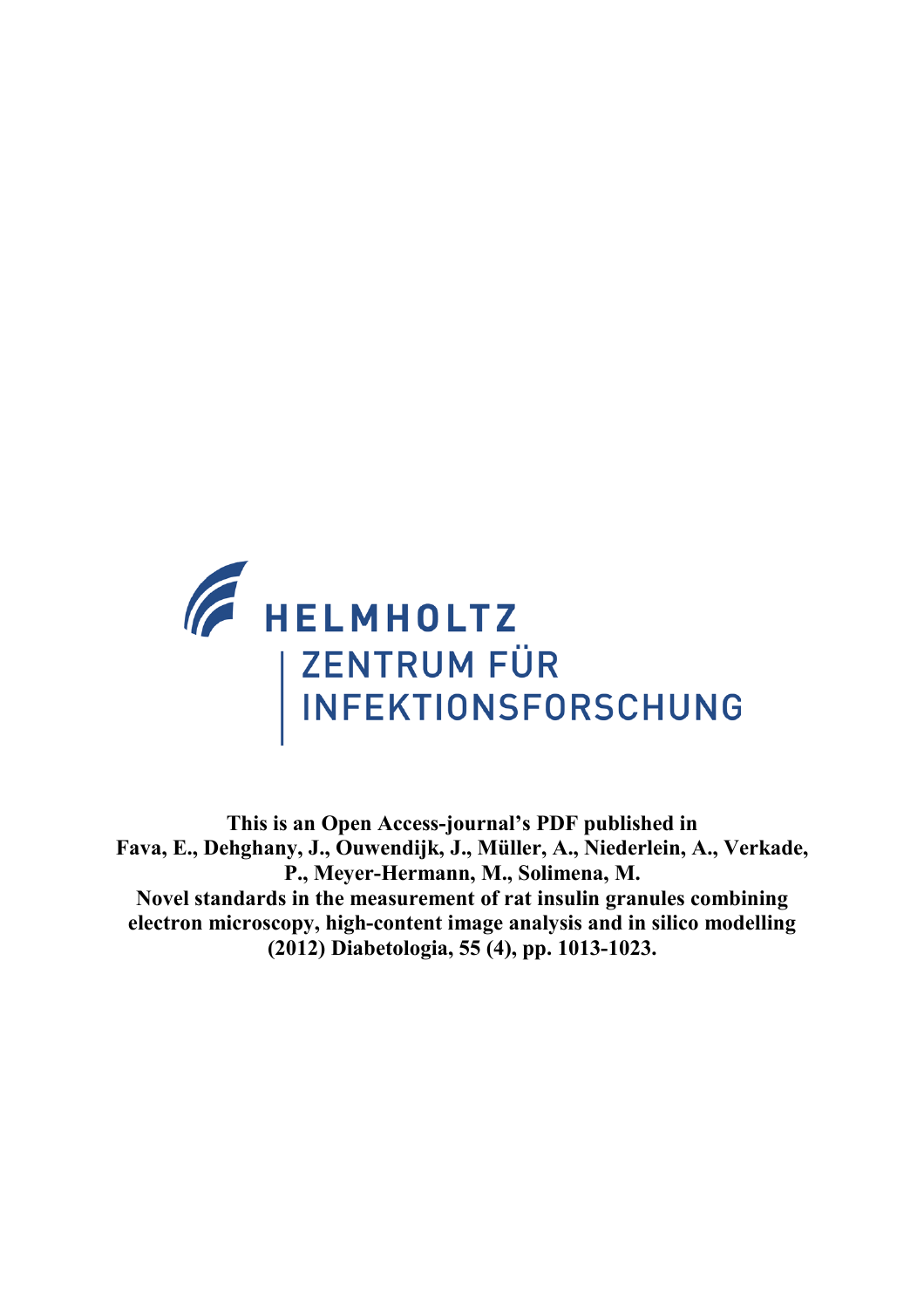## ARTICLE

# Novel standards in the measurement of rat insulin granules combining electron microscopy, high-content image analysis and in silico modelling

E. Fava  $\cdot$  J. Dehghany  $\cdot$  J. Ouwendijk  $\cdot$  A. Müller  $\cdot$ A. Niederlein · P. Verkade · M. Meyer-Hermann · M. Solimena

Received: 23 August 2011 /Accepted: 7 December 2011 / Published online: 18 January 2012  $\odot$  The Author(s) 2012. This article is published with open access at Springerlink.com

#### Abstract

Aims/hypothesis Knowledge of number, size and content of insulin secretory granules is pivotal for understanding the physiology of pancreatic beta cells. Here we re-evaluated key structural features of rat beta cells, including insulin granule size, number and distribution as well as cell size.

Methods Electron micrographs of rat beta cells fixed either chemically or by high-pressure freezing were compared using a high-content analysis approach. These data were used to develop three-dimensional in silico beta cell models, the slicing of which would reproduce the experimental datasets.

Results As previously reported, chemically fixed insulin secretory granules appeared as hollow spheres with a mean

E. Fava and J. Dehghany contributed equally to this study.

Electronic supplementary material The online version of this article (doi:[10.1007/s00125-011-2438-4\)](http://dx.doi.org/10.1007/s00125-011-2438-4) contains peer-reviewed but unedited supplementary material, which is available to authorised users.

E. Fava : A. Niederlein : P. Verkade : M. Solimena Max Planck Institute for Molecular Cell Biology and Genetics, Dresden, Germany

J. Dehghany  $\cdot$  M. Meyer-Hermann ( $\boxtimes$ ) Department of Systems Immunology, Helmholtz Centre for Infection Research (HZI), Inhoffenstr. 7, 38124 Braunschweig, Germany e-mail: michael.meyer-hermann@helmholtz-hzi.de

J. Ouwendijk  $\cdot$  A. Müller  $\cdot$  M. Solimena ( $\boxtimes$ ) Molecular Diabetology, Paul Langerhans Institute Dresden, Uniklinikum Carl Gustav Carus, Dresden University of Technology, Fetscherstrasse 74, 01307 Dresden, Germany e-mail: michele.solimena@tu-dresden.de

diameter of ∼350 nm. Remarkably, most granules fixed by high-pressure freezing lacked the characteristic halo between the dense core and the limiting membrane and were smaller than their chemically fixed counterparts. Based on our analyses, we conclude that the mean diameter of rat insulin secretory granules is 243 nm, corresponding to a surface area of  $0.19 \mu m^2$ . Rat beta cells have a mean volume of 763  $\mu$ m<sup>3</sup> and contain 5,000–6,000 granules.

Conclusions/interpretation A major reason for the lower mean granule number/rat beta cell relative to previous accounts is a reduced estimation of the mean beta cell volume. These findings imply that each granule contains about twofold more insulin, while its exocytosis increases membrane capacitance

M. Meyer-Hermann Institute of Biochemistry and Biotechnology, Faculty of Life Sciences, Technical University of Braunschweig, Braunschweig, Germany

Present Address: E. Fava Deutsches Zentrum für Neurodegenerative Erkrankungen, Bonn, Germany

Present Address: J. Ouwendijk : P. Verkade Schools of Biochemistry and Physiology & Pharmacology, University of Bristol, Bristol, UK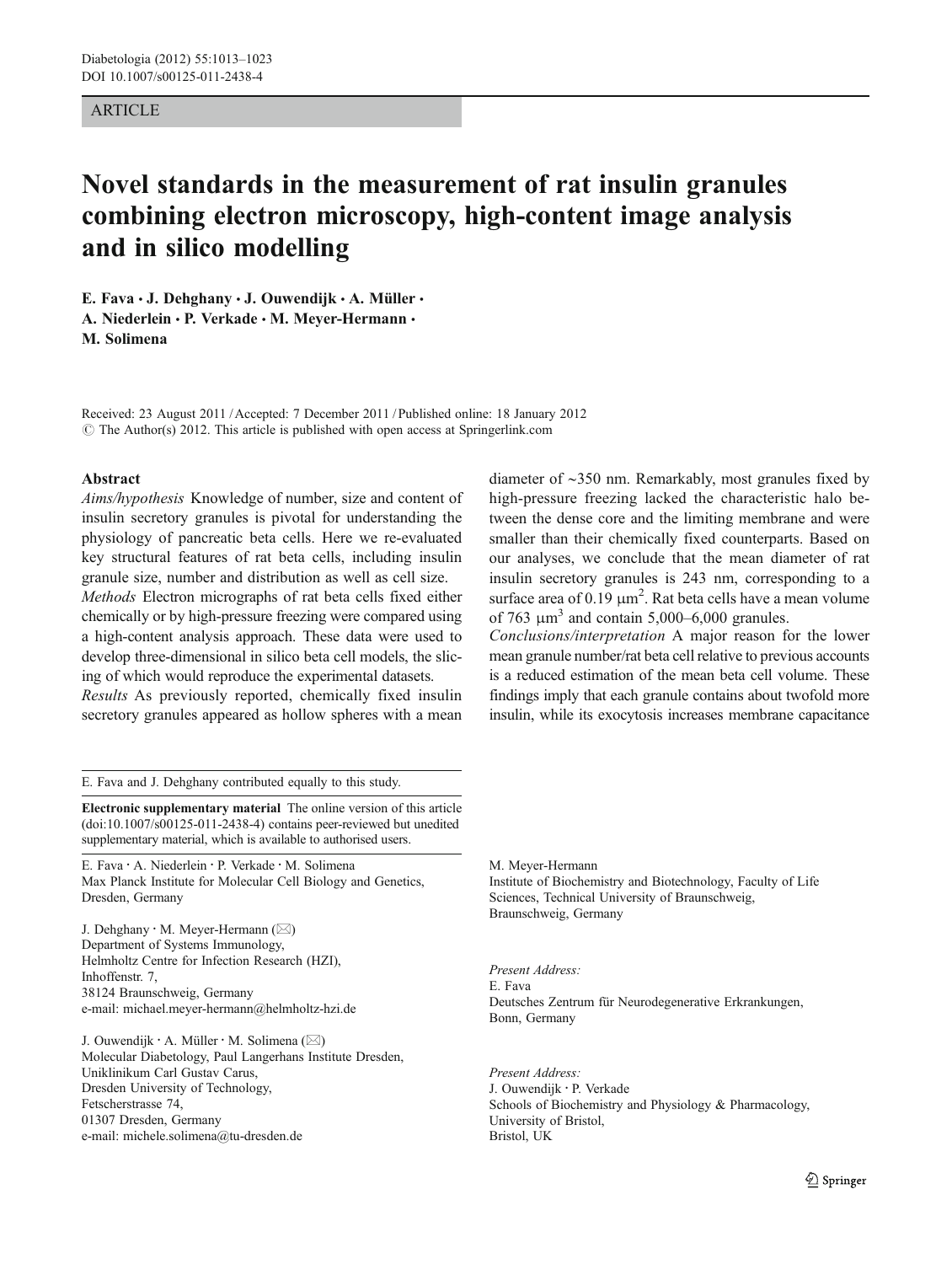about twofold less than assumed previously. Our integrated approach defines new standards for quantitative image analysis of beta cells and could be applied to other cellular systems.

Keywords Beta cell · Diabetes · High-content analysis · High-pressure freezing  $\cdot$  In silico model  $\cdot$  Insulin secretory granule . Transmission electron microscopy

#### Abbreviations

| 2D         | Two-dimensional                  |
|------------|----------------------------------|
| 3D         | Three-dimensional                |
| GSG        | Glucagon secretory granule       |
| HCA        | High-content image analysis      |
| <b>HPF</b> | High-pressure freezing           |
| ISG        | Insulin secretory granule        |
| <b>OMD</b> | Observed mean diameter           |
| <b>OSD</b> | Observed size distribution       |
| TEM        | Transmission electron microscopy |
| TMD        | True mean diameter               |
| TSD        | True size distribution           |
|            |                                  |

# Introduction

The insulin secretory granules (ISGs) are the most characteristic organelles of pancreatic beta cells. In electron micrographs of aldehyde-fixed specimens, ISGs appear as spheres with a diameter of 289–357 nm [[1](#page-11-0)–[4\]](#page-11-0). With stereological techniques, beta cells have been estimated to contain 0.9×  $10^4$  $10^4$  to  $1.3 \times 10^4$  ISGs [1–[4\]](#page-11-0). Chemical fixation, however, can induce morphological alterations [\[5](#page-11-0), [6](#page-11-0)], especially due to dehydration [\[7](#page-11-0)]. In contrast, cryofixation achieves a more even fixation within milliseconds [\[8\]](#page-11-0). High-pressure freezing (HPF) is regarded as the best cryofixation method because of its greater depth of optimal freezing and reliability [[8](#page-11-0)–[10](#page-11-0)].

In this study, the combination of HPF, high-content image analysis (HCA) and in silico modelling allowed us to reevaluate key features of rat beta cells, including their size and the size and number of their ISGs.

# Methods

Islet isolation and cell culture Pancreatic islets were isolated from four 8-week-old (200–250 g) female Wistar rats as de-scribed [[11\]](#page-11-0), pooled and then cultured for 24 h in 5.5 mmol/ l glucose. Mouse glucagonoma alpha-TC9 cells and rat insulinoma INS-1 cells were cultured as described [[12](#page-11-0), [13\]](#page-11-0) .

Chemical fixation Isolated islets, alpha-TC9 and INS-1 cells were fixed with 2.5% glutaraldehyde in 0.1 mol/l cacodylate buffer at room temperature for 2 h and processed for Epon embedding according to standard protocols [\[13](#page-11-0)].

High-pressure freezing Isolated islets, alpha-TC9 and INS-1 cells grown on sapphire discs (Leica Microsystems, Wetzlar, Germany) were incubated with 20% BSA in culture medium for 5 min and then high-pressure frozen using the EMPACT2 + RTS (Leica Microsystems) [[14](#page-11-0)]. Samples were transferred to a freeze substitution device (AFS; Leica Microsystems) for embedding in Epon [\[14](#page-11-0)] (electronic supplementary material [ESM] Table 1).

Transmission electron microscopy Ultrathin (70 nm) sections counterstained with uranyl acetate and lead citrate were viewed with a Tecnai 12 Biotwin Transmission Electron Microscope (FEI Company, Hillsboro, OR, USA) with a bottom-mount 2×2K F214 CCD camera (TVIPS, Gauting, Germany). Micrographs of beta and alpha-TC9 cells were taken at 6,800 and 11,000 magnifications, respectively. Composite images of one or more complete cells were collected with automated acquisition and stitching software (EM menu 3, TVIPS).

High-content image analysis Beta cells were recognised as light cells having a nucleus and at least one granule with an electron-dense core surrounded by halo and membrane. Their plasma membranes and nuclear borders were manually marked in transmission electron microscopy (TEM) micrographs. Scanned images were elaborated with ImageJ (National Insitutes of Health, Bethesda, MD, USA) to generate a mask of the cell and the nucleus, and imported into Developer XD (Definiens, Munich, Germany) [\[15](#page-11-0)]. With a script developed in Developer XD, ISGs were automatically identified as objects inside the cell mask with an electrondense core (variables listed in ESM Methods 1). Hierarchical connection allowed the distinction of two classes of core-containing objects: cores with  $(ISGs^{[Halo+]} )$  or without (ISGs[Halo−] ) a surrounding halo and membrane. The software also calculated the proximity of core-containing objects to the plasma membrane, thus identifying one class of cores and one of granules whose distance from the plasma membrane was smaller than their major radius.

Slicing of in silico three-dimensional beta cells Based on the data from HPF or chemically fixed specimens, we generated two in silico beta cell models. The HPF beta cell model was a prolate ellipsoid with axes  $a=b=8.1 \mu m < c=$ 22.1 μm and a spherical nucleus with diameter  $D_n=5.6$  μm. The nucleus was displaced from the cell centre by  $(c/4)$ along the long axis of the ellipsoid, as observed in real beta cells. Each in silico beta cell was then cut such that its nucleus was visible in the resulting quasi-two-dimensional (2D) slice, where its apparent diameter was restricted to be larger than  $D_n/2$ . Sectioning of the beta cell in random directions generated a diversity of slices with thickness of 70 nm like experimental slices.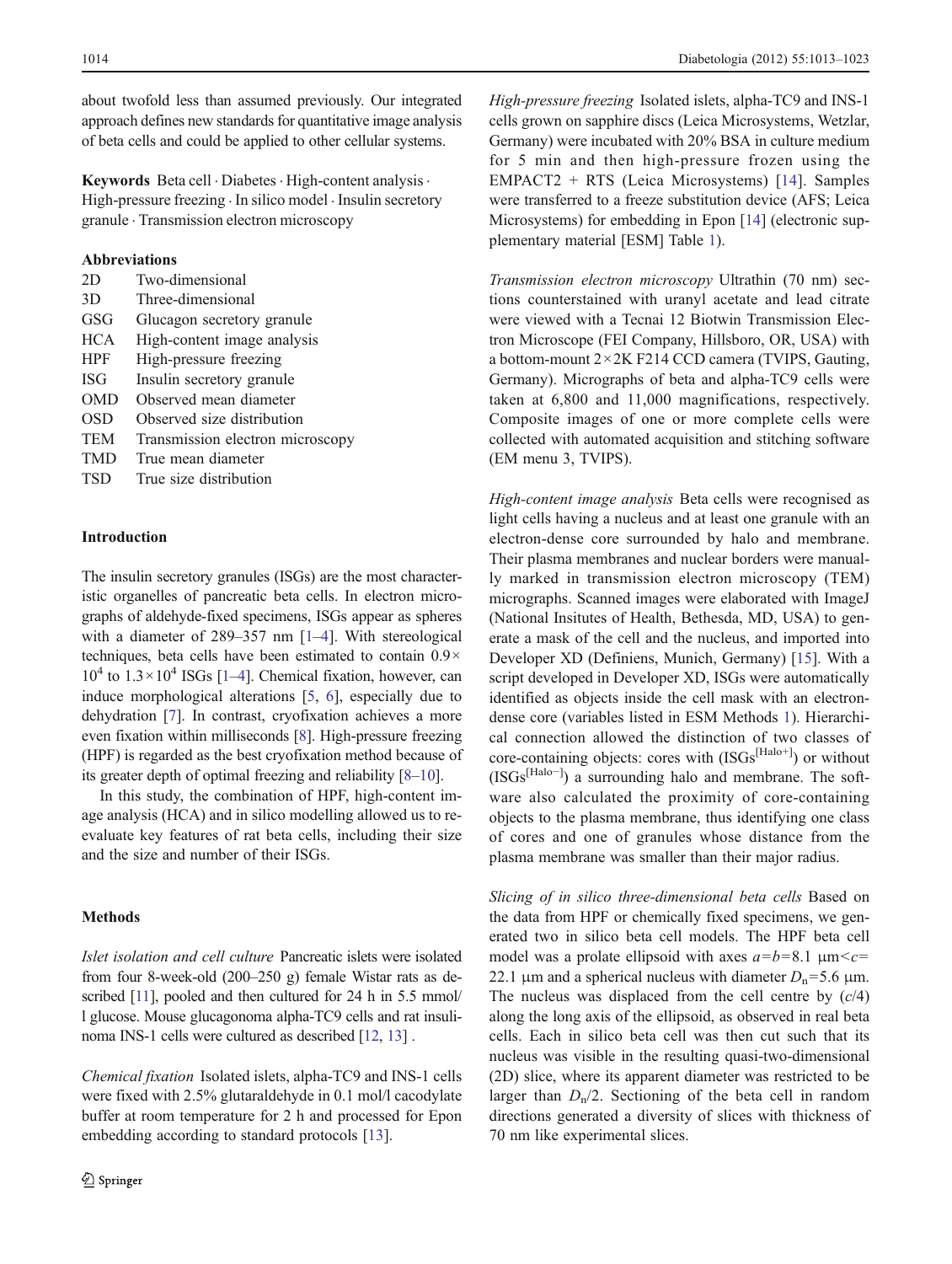<span id="page-3-0"></span>Definition of granule true size distribution As ISGs are larger than 70 nm, they are cut at different positions. Even if all ISGs were identical in size, their apparent size difference would result in an observed size distribution (OSD). The true size distribution (TSD) was reconstructed from the OSD using an algorithm inspired by Weibel [\[16\]](#page-11-0), which assumed spherical ISGs. For a sphere of any size, the apparent size distribution upon slicing (refSD) is known, which allows reconstruction of the TSD from the empirical OSD (ESM Methods 2).

Statistical analysis The OSDs were compared using the non-parametric two-samples Kolmogorov–Smirnov test, where the  $p$  value and statistics (D) were provided (ESM Methods 3). Data are expressed as mean  $\pm$  SD.

# Results

HPF-fixed insulin granules lack a prominent halo Beta cells account for 65–75% of the rat islet cells [\[17](#page-11-0)]. By electron microscopy, they appear lighter than alpha cells [\[18](#page-11-0)] (ESM Fig. 1a) and their ISGs have a unique morphology (Fig. 1a). Upon aldehyde fixation, these appear spherical with an electron-dense core separated from the confining membrane by an electron-transparent halo (Fig. 1a, inset). Granules of the other islet endocrine cells lack a similar halo. Strikingly, beta cells fixed by HPF and embedded in Epon appeared different. Their plasma membrane and all intracellular compartments were sharper, while the grey intensity of their cytoplasm was more homogeneous than in chemically fixed samples, especially because of the lack of electron-transparent areas (Fig. 1b and ESM Fig. 1a). Most ISGs lacked a halo or this was of intermediate electron density, suggesting a proteinaceous content (Fig. 1b, inset). The occurrence of some ISGs with a prominent halo nevertheless enabled the unequivocal recognition of beta cells (Fig. 1b, ESM Fig. 1a). As in primary beta cells, ISGs of HPF, Epon-embedded INS-1 cells were



Fig. 1 Appearance of ISGs in chemically and HPF fixed beta cells. Representative electron micrographs of beta cells in isolated pancreatic islets fixed either chemically (a) or with HPF (b); scale bars on the bottom left: 4  $\mu$ m. The insets show a higher magnification ( $\times$ 3 the original) of the areas marked with a dashed rectangle. In (a), asterisks identify 'ghost' ISGs. In (b), arrows point to ISGs with halos

more electron dense than those of chemically fixed INS-1 cells and lacked the typical halo (ESM Fig. 2). Insulin immunolabelling of HPF-fixed INS-1 cells indicated that this was only positive upon embedding in Lowicryl (ESM Fig. 3). However, the ultrastructural integrity of these cells was unsatisfactory compared with Epon-embedded HPF INS-1 cells (ESM Fig. 2b). Hence, all subsequent analyses were performed in Epon-embedded islets after fixation with aldehydes or HPF.

The automated recognition of insulin granules is reliable Electron micrographs of beta cells fixed either chemically (69) or by HPF (64) from two independent sets were selected for semi-automated HCA. Using algorithms in Developer XD, we developed a protocol for the computer-assisted segmentation of beta cell images and the identification of ISGs (Fig. [2a](#page-4-0)– [d](#page-4-0)). We quantified 24 variables in each cell, including number, size and electron density of the ISGs as well as their position relative to the plasma membrane and the nucleus (ESM Methods 1). The essential variable for automated recognition of ISGs was the presence of an electron-dense core. With this procedure, ISGs were classified as cores lacking (ISG<sup>[Halo−]</sup>, Fig. [2e](#page-4-0)) or possessing (ISG<sup>[Halo+]</sup>, Fig. [2f](#page-4-0)-g) a surrounding halo and a membrane. ISG<sup>[Halo+]</sup> were further divided into those with a continuous membrane profile (Fig. [2f](#page-4-0)) or only a partial membrane profile (Fig. [2g](#page-4-0)). In many cases, the software could 'fill' such membrane discontinuities. Notably, only 2% of HPF-fixed ISGs showed a membrane discontinuity that could not be automatically 'closed', compared with 22% of chemically fixed ISGs. This suggests that rupture of the ISG membrane was much less common upon HPF than chemical fixation. In the following analysis, however,  $ISG<sup>[Halo+]</sup>$  were considered as a single category because the lack of a continuous membrane profile is an artefact.

We verified the reliability of our approach by comparing the numbers of ISGs automatically recognised by the software and by conventional visual inspection. This analysis, which was performed in a blind manner by a member of our team (JD) who had not been involved in developing the protocol for HCA, was carried out on the first set of images including 35 HPF-fixed and 34 chemically fixed beta cells (Fig. [2h](#page-4-0)). HCA systematically underestimated the manual counting in HPF and chemically fixed samples by  $17.4\pm$ 13.1% and 17.2±17.4%, respectively. Pearson's correlation coefficient between the two measurements was 0.96 (Fig. [2i](#page-4-0)), indicating the reliability of the automated counting method. The systematic underscoring of this protocol resulted from the high stringency of the rule set for the automated ISG recognition and classification.

Detection of more granules in HPF-fixed beta cells than in chemically fixed beta cells We analysed two independent sets of beta cell images for each fixation method. The results of the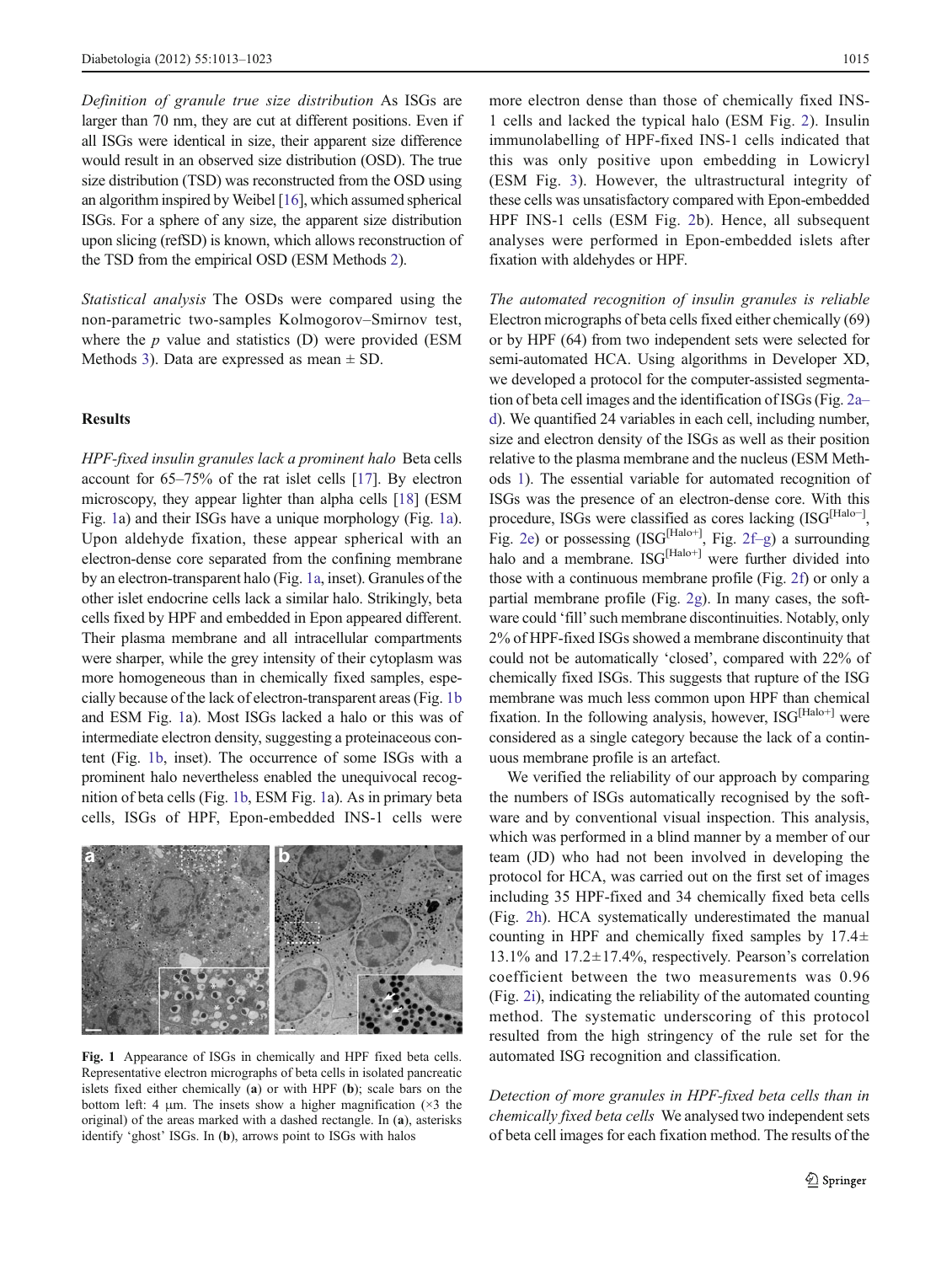<span id="page-4-0"></span>

Fig. 2 Automated recognition of ISGs for HCA. Representative images illustrating the object detection with automated HCA. a,c Detection of insulin cores and the surrounding halo in chemical and HPF fixed beta cells, respectively. Colour code: red, nucleus; light blue, cytoplasm; dark blue, insulin cores; yellow, halo; blue, ISG proximal to the plasma membrane, i.e. with the centre of the core being closer to the plasma membrane than the mean ISG radius. Scale bars: 2 μm. b,d Detection of ISGs with halo in chemical and HPF fixed beta cells, respectively. Colour code: red, nucleus; light blue, cytoplasm; dark blue, ISG with halo but

non-closed membrane; light green, ISG with halo and closed membrane. Scale bars 2 μm. e–g Examples of insulin cores (e), ISG with halo and closed membrane (f) and ISG with halo but non-closed membrane (g). h Comparison of manual vs automated scoring of 69 TEM micrographs. The squares and diamonds represent the number of ISGs counted either manually or automatically, respectively. i Pearson's correlation test between the manual and the automated scoring of ISGs. The high correlation  $(r=0.96)$  indicates the consistency of the automated scoring with the manual counting

two experimental sets are shown in ESM Table 2 and ESM Figs 4 and 5. The number of ISGs counted in 64 HPF-fixed beta cells was 6,577 compared with 6,013 in 69 chemically fixed beta cells (Table 1). The detection of fewer ISGs in the latter may correlate with the presence of numerous vacuoles (Fig. [1a,](#page-3-0) asterisks), which were absent from HPF-fixed beta cells. Given their abundance and morphology, these vacuoles are conceivably ISG 'ghosts' that had lost their dense core during the specimen processing. The ISG<sup>[Halo+]</sup> were fewer in HPF-fixed (1,186 granules; 18.0%) than in chemically fixed (3,858 granules, 64.2%) beta cells.

Insulin granules are smaller in HPF-fixed than in chemically fixed beta cells To investigate the cause of these

Table 1 ISG counting in TEM images of beta cells fixed by the HPF or chemical method

| Fixation   | n  | <b>Total ISG</b> | $\text{ISG}^{\text{[Halo]} }$ | $\%$ ISG <sup>[Halo-]</sup> | $ISG^{[Halo+]}$ | $\%$ ISG <sup>[Halo+]</sup> |
|------------|----|------------------|-------------------------------|-----------------------------|-----------------|-----------------------------|
| <b>HPF</b> | 64 | 6577             | 5391                          | 82.0                        | 186             | 18.0                        |
| Chemical   | 69 | 6013             | 2155                          | 35.8                        | 3858            | 65.2                        |

The number of evaluated slices, the total number of ISGs with  $(ISG<sup>[Halo+]</sup>)$  and without  $(ISG<sup>[Halo-]</sup>)$  halo, and their respective percentages are provided separately for the HPF and chemical fixation methods. These values correspond to the sum of two independent section series, the respective results of which are shown in ESM Table 2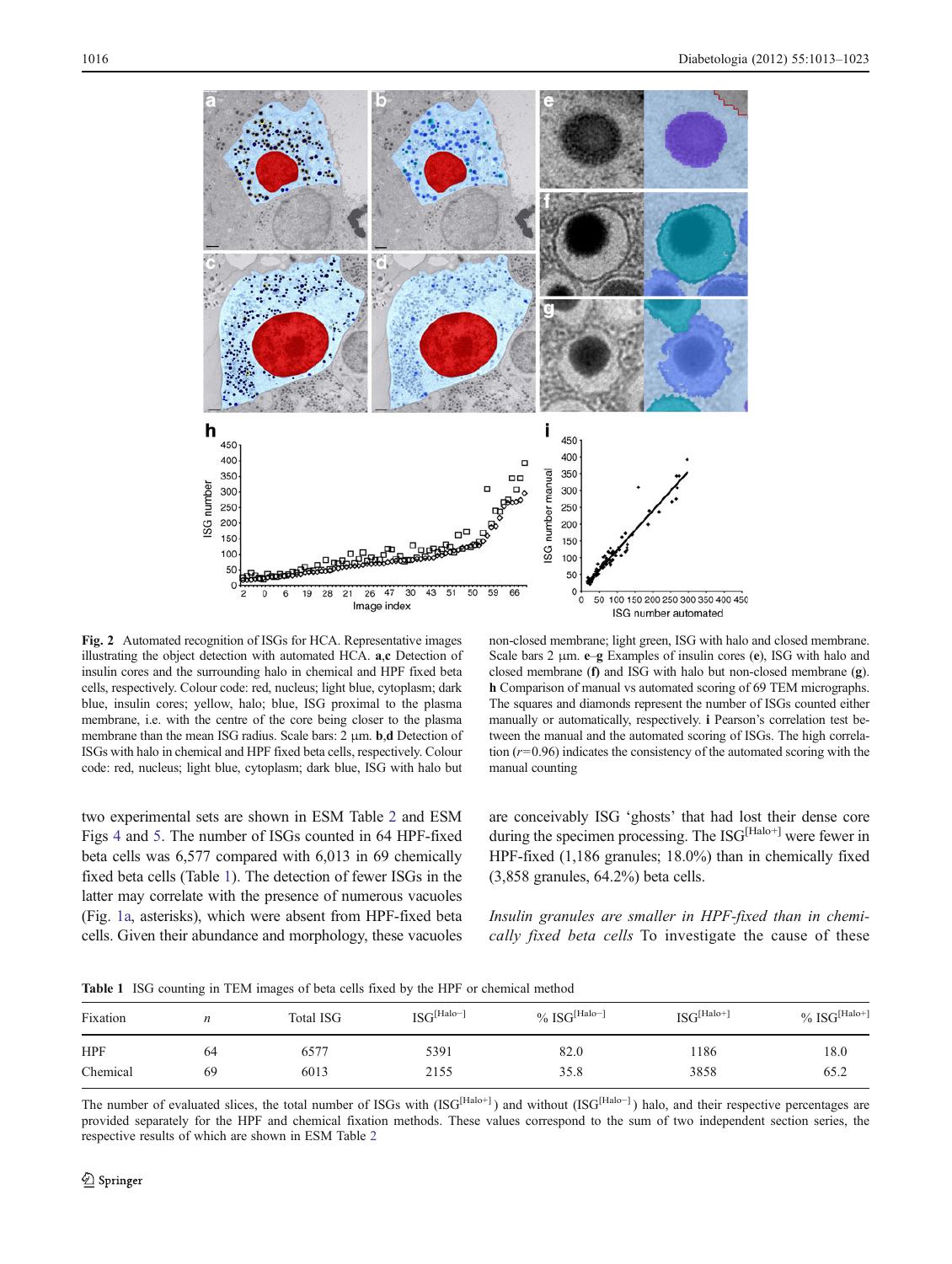<span id="page-5-0"></span>discrepancies, we measured the observed mean diameter (OMD) and OSD of the dense cores and the ISG limiting membrane in both specimen types. As the true mean diameter (TMD) of ISGs is larger than the slice thickness of 70 nm, the ISG section will appear smaller than or equal to its real three-dimensional (3D) size. The number of observed ISGs was statistically sufficient to reconstruct their TMD and TSD from the OMD and OSD using an iterative algorithm (ESM 2). The dense core OMDs in HPF and chemically fixed ISGs were  $210\pm57$  and  $195\pm52$  nm (D= 0.1516,  $p < 2.0 \times 10^{-32}$ ), respectively, corresponding to TMDs of  $222 \pm 51$  and  $204 \pm 47$  nm, respectively (Fig. 3a– d). The ratio of the core major and minor axes in HPF and chemically fixed ISGs was 1.13 and 1.11, respectively, indicating the nearly spherical geometry of ISGs. The OMDs of HPF and chemically fixed ISGs were  $235\pm80$ and 307 $\pm$ 103 nm (D=0.3833, p<2.0×10<sup>-32</sup>), respectively. The corresponding TMDs were  $243\pm73$  and  $313\pm108$  nm, respectively (Fig. 3e–h). The large difference between the TMDs of HPF and chemically fixed ISGs resulted from the dominant contribution of  $ISG^{[Halo+]}$  in chemically fixed specimens. Conversely, the OMDs of HPF and chemically fixed ISG<sup>[Halo+]</sup> were very close, being  $347\pm68$  and  $364\pm71$  nm  $(D=0.0980, p=4.692\times10^{-8})$ , respectively, corresponding to TMDs of 378±58 and 394±63 nm.

The OSD and TSD of chemically fixed ISGs were bimodal, reflecting the abundance of both ISG<sup>[Halo−]</sup> and  $\text{ISG}^{\text{[Halo+]}}$  and their significant size difference (Fig. 3g,h).

The OSD and TSD of HPF-fixed ISGs were instead monomodal, albeit skewed to the right by the minor fraction of  $ISG<sup>[Halo+]</sup>$  (Fig. 3e,f, ESM Fig. 4c,d). Notably, the OSDs and TSDs of the cores were monomodal, regardless of the fixation type (Fig. 3a–d, ESM Figs 4a, b, 5a, b).

To test whether the different appearance and size distribution of chemically and HPF fixed ISGs resulted from a generalised shrinkage upon HPF fixation, we compared nuclear and cell sizes. The cell major  $(12.54 \pm 3.29 \text{ vs }$  $12.50\pm2.80$  μm,  $D=0.1386$ ,  $p=0.5154$ ) and minor (7.74 $\pm$ 2.0 vs  $8.49 \pm 1.47$  μm,  $D=0.3306$ ,  $p=0.000988$ ) axes as well as the nuclear major  $(5.35 \pm 1.51 \text{ vs } 5.36 \pm 1.31 \text{ µm}, D=$ 0.0865,  $p=0.9568$ ) and minor  $(4.22\pm1.18 \text{ vs } 4.52\pm1.18)$ 1.18 μm,  $D=0.1816$ ,  $p=0.2009$ ) axes of HPF and chemically fixed beta cells did not significantly differ except for <10% in the cell minor axis. If the smaller size of HPF-fixed ISGs was due to general shrinkage, HPF-fixed cells should have been comparably smaller. Hence the alternative explanation is that chemical fixation causes swelling of ISGs.

Chemical fixation enlarges granules irrespective of their cargo To test whether chemical fixation enlarges granules irrespective of their cargo, we analysed glucagon secretory granules (GSGs) in alpha-TC9 cells, a prototypic model of peptide-secreting endocrine cells other than beta cells. The choice of a cell line rather than primary cells precluded any doubt about the identity of the cells and their cargo. Alpha-TC9 cells were fixed chemically or by HPF. As expected,





Fig. 3 Observed and true size distributions of electron-dense cores and ISGs. a–d OSD (a,c) and TSD (b,d) of electron-dense cores for HPF  $(a,b)$  and chemical  $(c,d)$  fixation.  $e-h$  OSD  $(e,g)$  and TSD  $(f,h)$  of ISGs

for HPF  $(e, f)$  and chemical  $(g, h)$  fixation. The y axes show the percentage of the cores and the granules in each bin. Hence, the total area under each curve equals 100%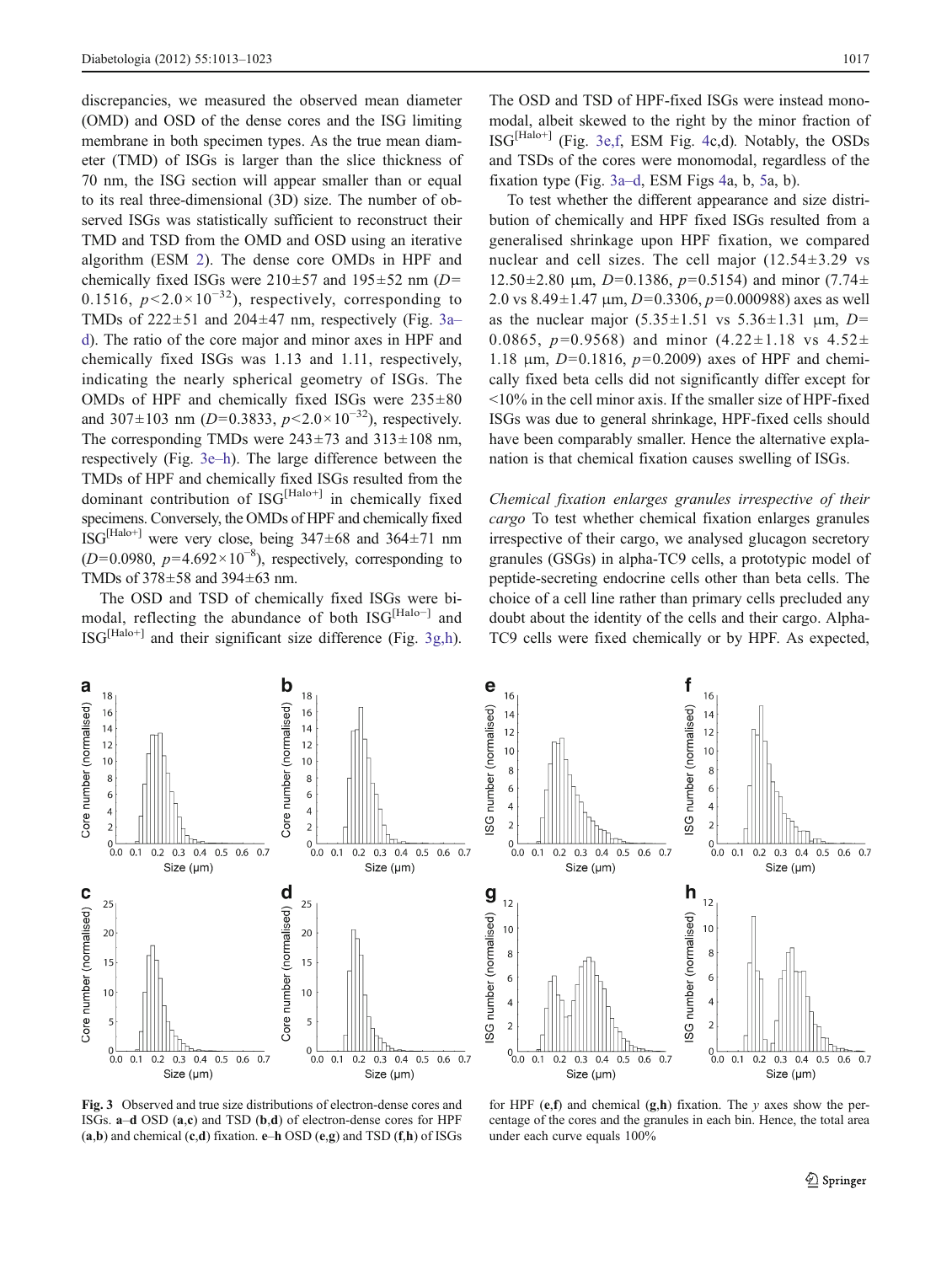GSGs did not display a prominent halo (Fig. 4a,b) and the OSDs and TSDs were monomodal (Fig. 4c–f) irrespective of the fixation method. However, chemically fixed GSGs were significantly larger than HPF-fixed GSGs (125 $\pm$ 17 vs 107 $\pm$ ) 14 nm, D=0.3501,  $p=2.762\times10^{-32}$ ; ESM Table 3). These findings support the suggestion that chemical fixation prompts the swelling of granules regardless of their peptide content.

Fig. 4 Appearance and size distributions of GSGs in chemically and HPF fixed glucagonoma cells. Representative electron micrographs of mouse alpha-TC9 glucagonoma cells fixed either chemically (a) or with HPF (b) (scale bars: 900 nm). OSD (c,e) and TSD (d,f) of electron-dense cores for HPF (c,d) and chemical (e,f) fixation. The  $y$  axes show the percentage of the cores in each bin. Hence the total area under each curve equals 100%



Development of 3D in silico beta cell models consistent with 2D experimental data Rat beta cells have been estimated to have a mean diameter of 13.2 μm [[4\]](#page-11-0) (ESM Table 4). This value is close to the cell major axis measured here (Table [2,](#page-7-0) 2D Cell Lmaj). However, beta cells are clearly anisotropic, with their minor axis being considerably shorter than their major axis (Table [2\)](#page-7-0). The information about the ISGs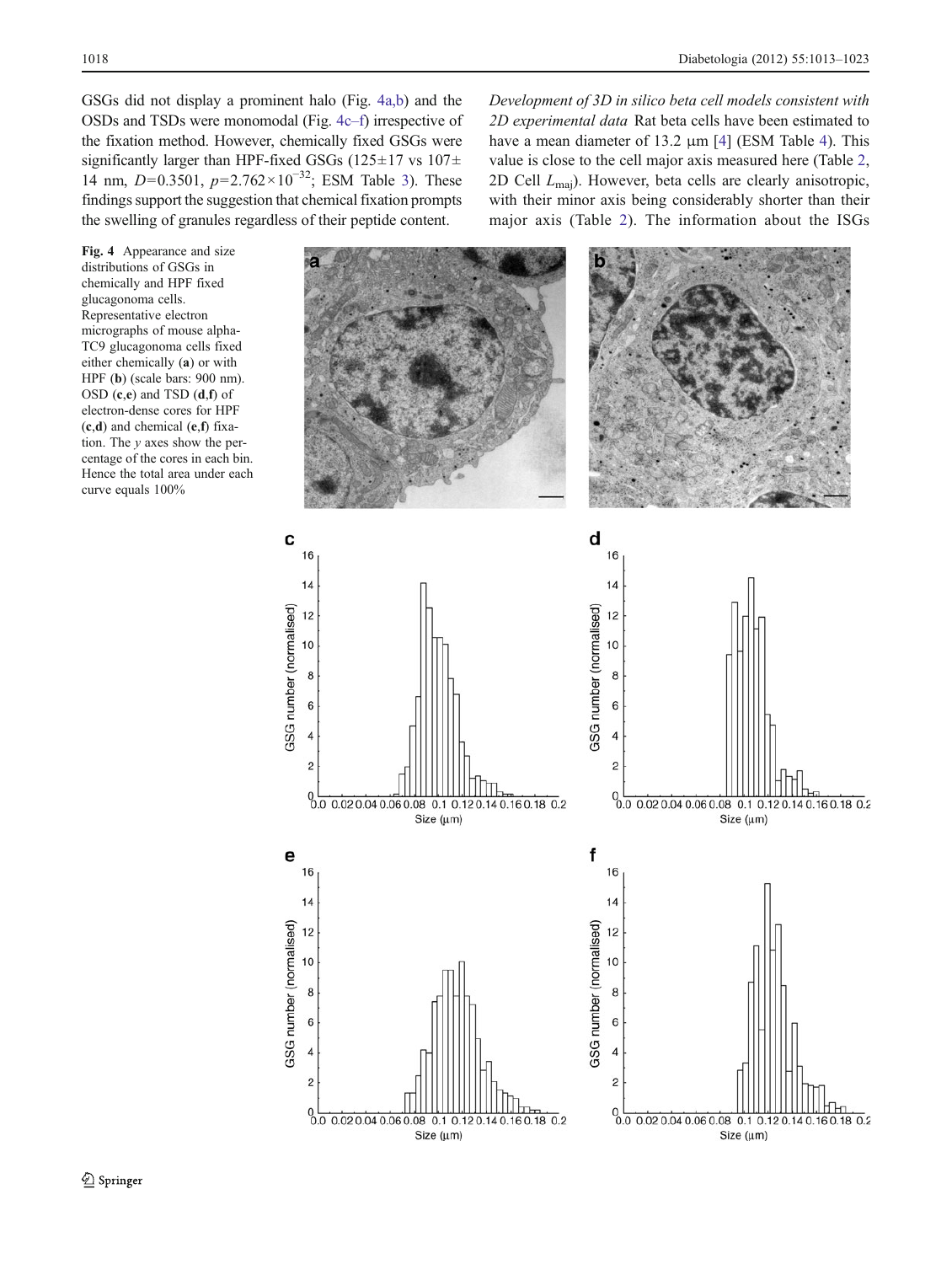<span id="page-7-0"></span>

| strape z comparison or experimental and m since variables or Hr-r-nxed and chemically nixed beta cents |                                        |                                                                  |                                                                                   |                      |         |                                                                                |                              |             |                                            |                                                 |                       |                                                                                                                                                                                                                                                                                                                                                                                                                                                                                                                                                                                                                                                                                                                                                                                                                                                                                                                                                                                                                                                                                     |                        |        |
|--------------------------------------------------------------------------------------------------------|----------------------------------------|------------------------------------------------------------------|-----------------------------------------------------------------------------------|----------------------|---------|--------------------------------------------------------------------------------|------------------------------|-------------|--------------------------------------------|-------------------------------------------------|-----------------------|-------------------------------------------------------------------------------------------------------------------------------------------------------------------------------------------------------------------------------------------------------------------------------------------------------------------------------------------------------------------------------------------------------------------------------------------------------------------------------------------------------------------------------------------------------------------------------------------------------------------------------------------------------------------------------------------------------------------------------------------------------------------------------------------------------------------------------------------------------------------------------------------------------------------------------------------------------------------------------------------------------------------------------------------------------------------------------------|------------------------|--------|
| Type of<br>results                                                                                     | $L_{\text{maj}}$ ( $\mu$ m)<br>2D Cell | $2D$ Cell                                                        | $L_{\min}$ ( $\mu$ m) $L_{\text{maj}}$ ( $\mu$ m) $L_{\min}$ ( $\mu$ m)<br>2D Nuc | 2D Nuc               | 3D Cell | $L_{\text{maj}}$ (µm) $L_{\text{min}}$ (µm) diameter surface volume<br>3D Cell | 3D Nuc Cell<br>$(\text{mm})$ | $(\mu m^2)$ | $\left( \mu \text{m}^{3}\right)$<br>ි<br>ට | Apparent ISG Apparent<br>$A_{\text{frac}}(9/6)$ | $V_{\text{frac}}$ (%) | density $(\mu m^{-3})$ $(\mu m^{-3})$                                                                                                                                                                                                                                                                                                                                                                                                                                                                                                                                                                                                                                                                                                                                                                                                                                                                                                                                                                                                                                               | True density Total ISG | number |
| HPF exp                                                                                                |                                        | $12.54 \pm 3.29$ $7.74 \pm 2.00$ $5.35 \pm 1.51$ $4.22 \pm 1.18$ |                                                                                   |                      |         |                                                                                |                              |             |                                            | $9.9 + 5.2$                                     |                       | $32.10 \pm 14.80$                                                                                                                                                                                                                                                                                                                                                                                                                                                                                                                                                                                                                                                                                                                                                                                                                                                                                                                                                                                                                                                                   |                        |        |
| HPF model                                                                                              |                                        | $12.49 \pm 4.41$ 7.69 $\pm$ 0.42 4.77 $\pm$ 0.73                 |                                                                                   | $4.77 \pm 0.73$ 22.1 |         | 8.12                                                                           | 5.59                         | 465.5       | 762.7                                      | $9.9 \pm 1.5$ 7.2                               |                       | $30.26 + 3.85$                                                                                                                                                                                                                                                                                                                                                                                                                                                                                                                                                                                                                                                                                                                                                                                                                                                                                                                                                                                                                                                                      | $7.8 \pm 1.7$          | 4950   |
| CHEM exp                                                                                               |                                        | $12.50 \pm 2.80$ $8.49 \pm 1.47$ $5.36 \pm 1.31$ 4.52            |                                                                                   | ±1.18                |         | I                                                                              | Ï                            |             |                                            | $11.7 + 5.3$                                    | $\overline{1}$        | $23.56 \pm 11.19$                                                                                                                                                                                                                                                                                                                                                                                                                                                                                                                                                                                                                                                                                                                                                                                                                                                                                                                                                                                                                                                                   |                        |        |
| CHEM model $12.55 \pm 3.39$ 8.54 $\pm$ 0.39 4.92 $\pm$ 0.75                                            |                                        |                                                                  |                                                                                   | $4.92 \pm 0.75$ 19.4 |         | 8.90                                                                           | 5.76                         | 458.0       | 803.9                                      | $11.7 \pm 1.5$ 9.5                              |                       | $21.69 + 2.61$                                                                                                                                                                                                                                                                                                                                                                                                                                                                                                                                                                                                                                                                                                                                                                                                                                                                                                                                                                                                                                                                      | $4.4 + 1.1$            | 3050   |
| corresponding fraction of cell volume in the 3D beta cell model<br>with the experimental data          |                                        |                                                                  |                                                                                   |                      |         |                                                                                |                              |             |                                            |                                                 |                       | repeated in silico and the following experimental (first and third row) and in silico (second and fourth row) results are shown: the major (2D Cell $L_{\text{max}}$ , 2D Nuc $L_{\text{max}}$ ) and minor (2D Cell $L_{\text{max}}$ , 2D Nuc<br>$L_{\text{min}}$ ) axes of the cell and the nucleus in slices of 70 nm thickness; the major (3D Cell $L_{\text{min}}$ ) and minor (3D Cell $L_{\text{min}}$ ) axes of the reconstructed beta cell models; the corresponding diameter of the 3D<br>nucleus (3D Nuc diameter), cell surface and the cell volume; the apparent fraction of the surface in the slices occupied by ISG $(A_{\text{frac}})$ and the apparent density of ISGs in experiment and model; the<br>occupied by ISGs (ISG $V_{\text{frac}}$ ) and the reconstructed true density in the beta cell model; the total ISG number per beta cell consistent<br>The measured dataset for HPF (first 2 rows) and chemical (last 2 rows) fixation were used to reconstruct two corresponding 3D in silico beta cell models. The experimental slicing procedure was then |                        |        |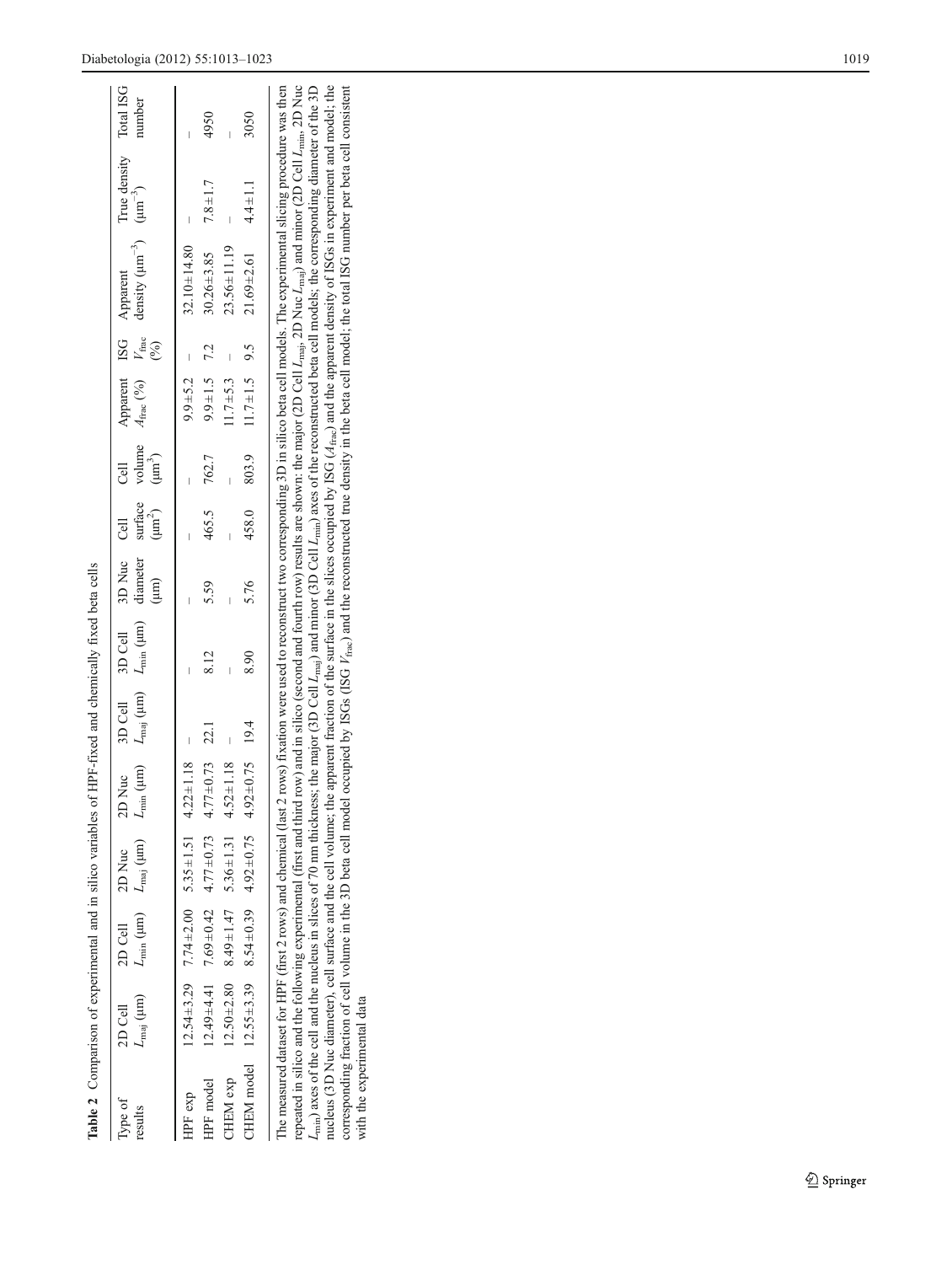depends on where the beta cell was cut. Hence, the assumption of a spherical geometry for estimating 3D quantities from quasi-2D TEM images, including mean beta cell size, number of ISGs/cell and distribution of ISGs, can be misleading. Based on the data collected by HCA, we developed an in silico 3D model of a beta cell fixed by HPF or chemically (Table [2](#page-7-0)). Both models were sectioned as the experimental specimens to verify whether the in silico slices reproduced the experimental quasi-2D images (Fig. 5a,b). In the following, we report the values derived from the HPF-based in silico 3D model of an average beta cell unless specified otherwise.

To generate an in silico beta cell, we first defined its shape and size. As beta cells were elongated in 2D images, the HPF-fixed beta cell was modelled as a prolate ellipsoid with axes  $a=b=8.12 \mu m < c=22.1 \mu m$ , and a spherical nucleus with diameter of 5.59 μm (Table [2\)](#page-7-0). The cell dimensions were chosen such that in silico slicing led to axis and diameter distributions matching those observed experimentally (ESM Fig. 6). The success of this fitting justified a posteriori the choice of an ellipsoidal shape and was not achieved starting from a spherical cell. The surface area and volume of the HPF beta cell model were  $466 \mu m^2$  and 763 μm<sup>3</sup>, respectively, with a nucleus of 91 μm<sup>3</sup>.

Next, ISGs were incorporated into the in silico HPF beta cell. Because of their almost circular appearance in

Fig. 5 In silico slicing of the HPF beta cell model and ISG distribution. a Schematic view of 3D in silico beta cell model. The nucleus is blue, and ISGs are green. ISGs intersected by the slice depicted in black are red. b In silico slice. c Apparent distance of ISGs from the plasma membrane (PM) in in silico slices. d ISG density in the 3D beta cell model. Changes in the ISG density were associated with different cell compartments as indicated with dotted blue lines

electron micrographs, ISGs were approximated as spheres of different sizes using the TSD defined above (Fig. [3f\)](#page-5-0). The spatial distribution of ISGs was reconstructed through an iterative fitting procedure, as their apparent distance from the plasma membrane in 2D micrographs differs from their true distance in 3D. After slicing of the in silico beta cell (Fig. 5b), the ISG distribution of distances from the plasma membrane (Fig. 5c) was fitted to the experimental 2D distribution (ESM Fig. 7). ISGs were then inserted into the in silico beta cell according to the reconstructed spatial distribution (Fig. 5d). Hence, slicing of the in silico beta cell generated (1) the distribution of major and minor cell axes (Table [2](#page-7-0), ESM Fig. 6), (2) the OSD (ESM Fig. 7) and (3) the distribution of ISG distances from the plasma membrane (ESM Fig. 8), all of which matched the experimental results.

The experimental data are statistically sufficient for in silico beta cell analysis To determine the number of experimental slices needed for statistical reliability, we generated in silico between 10 and 50,000 slices (ESM Fig. 9). As all analysed quantities varied  $\langle 6\%$  when  $\rangle 60$  slices were used, the number of slices collected from HPF (64) and chemically (69) fixed beta cells was considered to be sufficient.

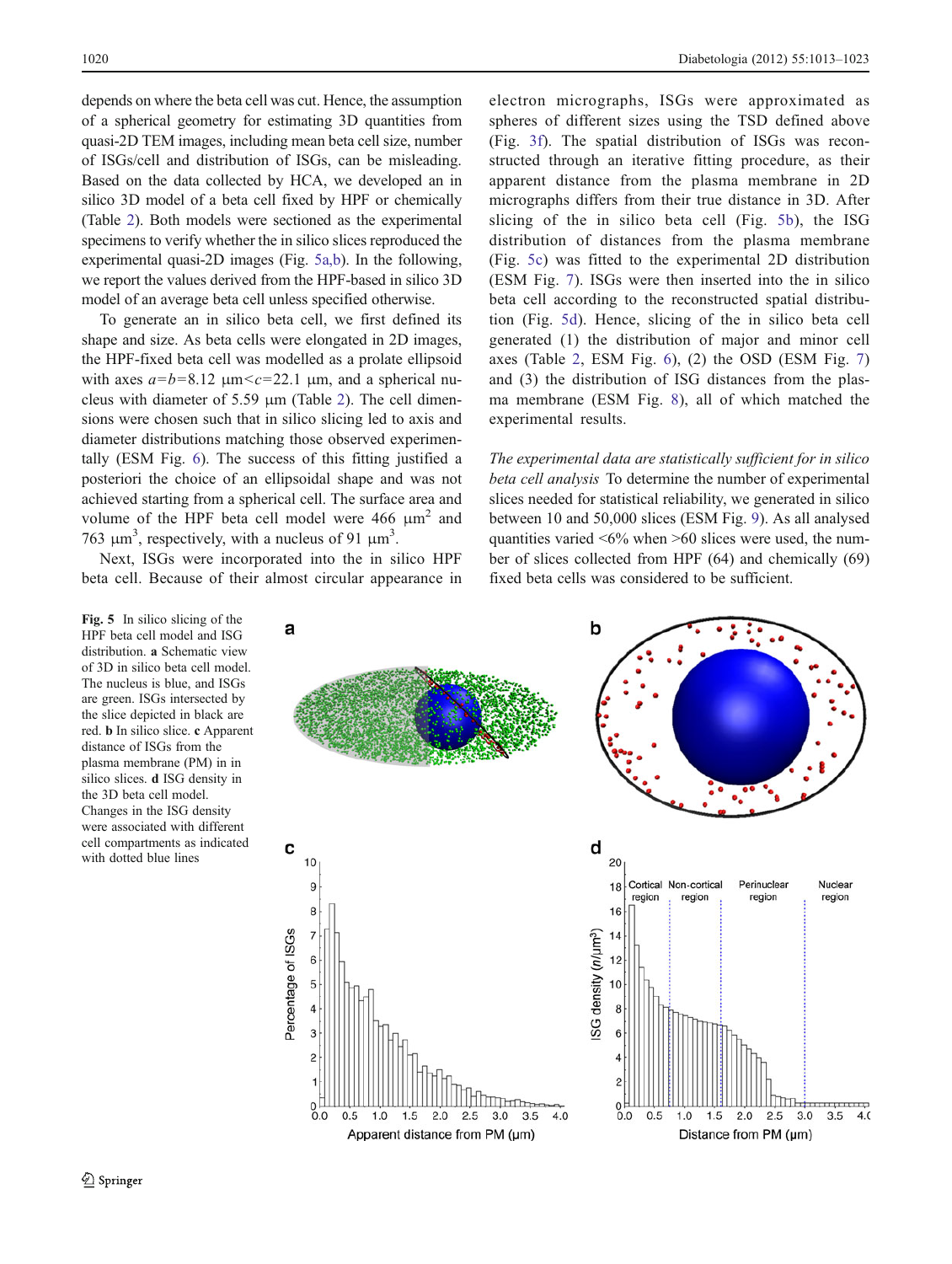Rat beta cells contain fewer insulin granules than assumed The number of ISGs/beta cell was deduced by fitting the in silico cytosolic area fraction (cell area without nucleus) that ISGs occupied to the corresponding experimental value (apparent  $A_{\text{frac}}$  in Table [2\)](#page-7-0). ISGs occupied on average 9.9% and 7.2% of the cytosolic area and volume of HPF-fixed beta cells, respectively (Table [2](#page-7-0)). Our model was reliable, as the apparent density of ISGs in 70 nm slices of the in silico beta cell was in agreement with the experimental value within one standard deviation (Table [2\)](#page-7-0). The mean number of ISGs in the HPF-fixed beta cell was 4,950, while in the chemically fixed beta cell it was 3,050. Taking into account the 17% underestimation of ISG count by HCA, the HPF and chemically fixed beta cells contain on average ∼5,800 and ∼3,600 ISGs, respectively. Independent tests verified that the systematic error of the automated granule counting on 2D sections did not preclude the correct extrapolation of granule number in 3D (ESM Methods 4). This estimate was not significantly influenced by the size variability of the nucleus in different slices (ESM Methods 5).

### Discussion

The rationale of our strategy, its limits and transferability Our results originated from the integrated application of three state-of-the-art methodologies, namely HPF electron microscopy, semi-automated HCA of digital TEM images and in silico cell modelling. The outcome is a quantitative view of rat ISGs and beta cells that diverges substantially from previous accounts (ESM Table 3). The transferability of our findings to ISGs and beta cells in other species remains to be established.

Cryofixation, especially HPF, preserves all cellular compartments better than chemical fixation [\[8](#page-11-0)]. In beta cells, the typical ISG 'ghosts' lacking a dense core were absent, the number of ISG[Halo+] was greatly reduced, and organelles and the entire cytoplasm were more compact and defined than their chemically fixed counterparts. The semiautomated HCA of 2D electron microscopy images provided additional advantages over conventional morphometry. Not only were ISGs reliably recognised, their coordinates could be measured relative to all other ISGs, the plasma membrane and the nucleus. In addition, the apparent size of the cell and nucleus major and minor axes were precisely assessed. This information was instrumental for elaborating an in silico model of an 'average' rat beta cell. Thus we could overcome the major obstacle of morphometry, i.e. the extrapolation of 3D information from images of quasi-2D slices. To accurately determine the mean number of ISGs per beta cell, we generated a 3D beta cell model with properties that reproduced the experimental dataset upon in silico slicing. The modelling of the cell as a prolate ellipsoid, but not as a sphere, was sufficient to consistently reproduce all experimental data. Notably, our methodology is applicable to virtually any cell type, the content of which is deduced from 2D images.

The case of the halo: granule swelling versus shrinkage HPF-fixed beta cells contained mostly ISG<sup>[Halo−]</sup> and fewer  $\text{ISG}^{\text{[Halo+]}}$  than chemically fixed cells. As  $\text{ISG}^{\text{[Halo+]}}$  are the hallmark of beta cells, these findings were remarkable, yet very robust, being derived from a large number of sections. Moreover, the OMDs of  $347\pm68$  and  $364\pm71$  nm for ISG<sup>[Halo+]</sup> in HPF and chemically fixed cells were consistent with previous studies using chemical fixation [\[1](#page-11-0)–[4](#page-11-0)], which reported ISG OMDs in the range 289–357 nm (ESM Table 4).

One explanation for the strikingly different percentage of ISG[Halo−] between the two fixation types (Table [1](#page-4-0)) may be the extraction of cytosolic material, and hence the shrinkage of cellular structures upon chemical fixation [\[19\]](#page-11-0). If all cellular structures shrink, while the rigid insulin crystal (see next paragraph) remains intact, ISG membranes could be torn apart from the cores. Alternatively, destruction of the chemiosmotic gradient between the vesicle lumen and the cytoplasm by chemical fixation, followed by the sudden entry of water, could cause abrupt swelling of granules, rupture of their membranes, and the erosion and even complete loss (ISG 'ghosts') of their dense core.

As all secretory granules have a chemiosmotic gradient across their membranes, why is a prominent halo a unique feature of ISGs? The likely explanation is that insulin, the major ISG cargo, is the only neuropeptide hormone that crystallises. Therefore the ISG matrix may be more refractory to expanding concomitantly with the surrounding membrane than the matrix of other granules. Notably, guinea pig ISGs, the insulin of which does not crystallise [\[20](#page-11-0)], display only a thin halo [[21\]](#page-11-0). Similar observations were made in mice lacking prohormone convertase 1/3, which is mainly responsible for converting proinsulin into insulin [[22\]](#page-11-0). Un-like insulin, proinsulin may not crystallise [[23\]](#page-11-0). Accordingly, ISGs with limited halo have been regarded as immature [\[24](#page-11-0)]. Hence, our data strongly suggest that chemical fixation induces expansion of granules and that the halo is an artefact, the magnitude of which reflects the different composition and solubility of cargoes in different endocrine cells (Fig. [6](#page-10-0)). The presence of ISG<sup>[Halo+]</sup> in HPF beta cells indicates that even HPF cannot completely prevent this artefact.

The mean ISG diameter of 243 nm implies a mean surface and volume of 0.19  $\mu$ m<sup>2</sup> and 7.5 × 10<sup>6</sup> nm<sup>3</sup>, respectively, i.e. only 50% and 34% of the corresponding values (0.38  $\mu$ m<sup>2</sup> and 22×10<sup>6</sup> nm<sup>3</sup>) for an ISG with a diameter of 348 nm [\[4](#page-11-0)] (ESM Table 4). Accordingly, about twofold more granules should undergo exocytosis to account for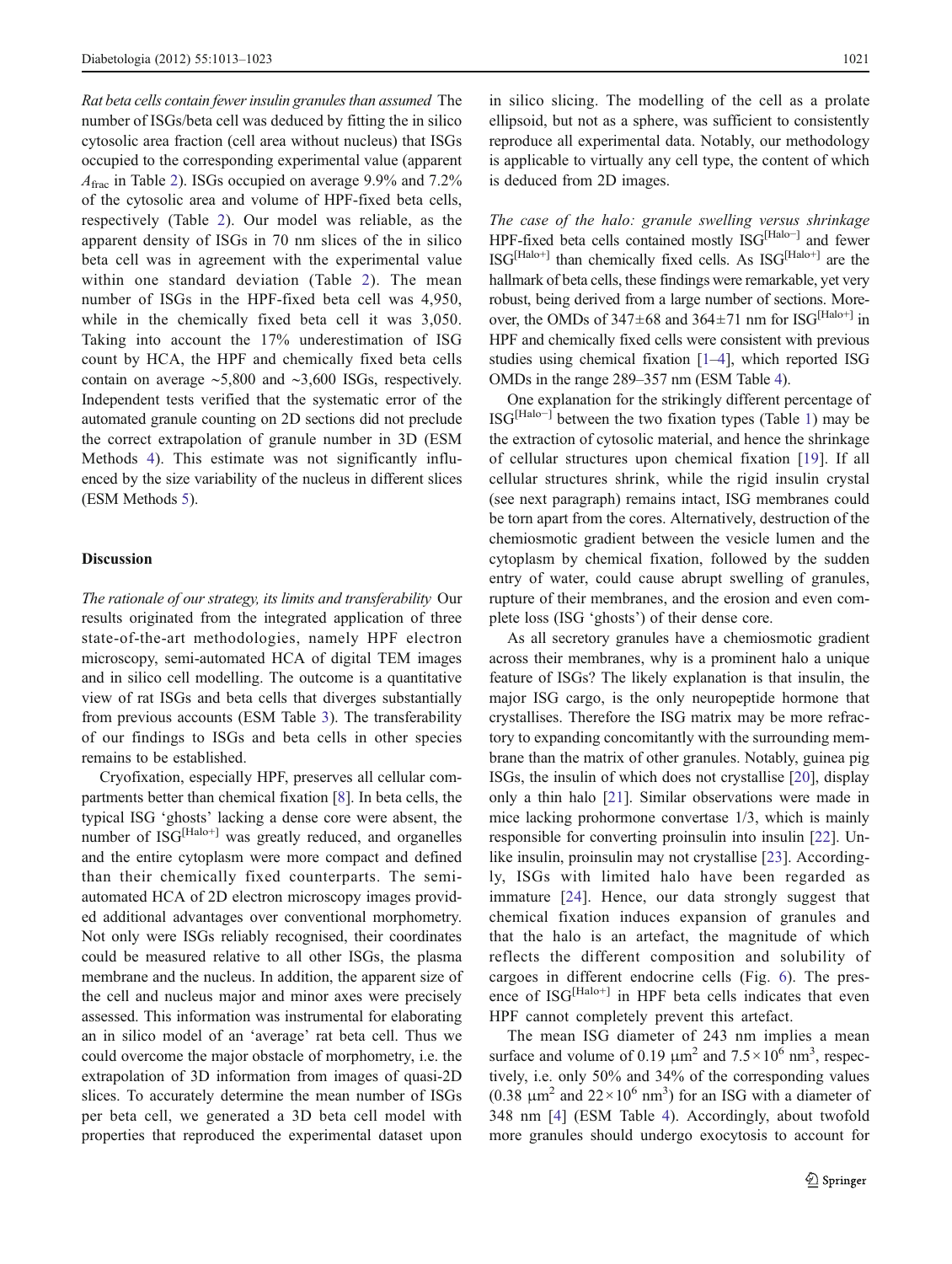<span id="page-10-0"></span>

Fig. 6 Cartoon of the different size and appearance of granules upon HPF and chemical fixation. Owing to its crystal core, the matrix of the chemically fixed insulin granules does not expand concomitantly with its enclosing membrane. This dissociation is responsible for the generation of the characteristic halo and, in many instances, for the complete loss of the cargo during the processing of the samples. In all other secretory granules, the core swells concomitantly with the surrounding membrane, explaining the lack of a halo. Swelling is postulated to rupture the granule membrane, which is due to the limited elasticity of the lipid bilayer

the same increase in surface area as estimated through capacitance measurements. High-resolution capacitance indicated that the mean diameter of human ISGs is  $305 \pm 3$  nm [\[25](#page-11-0)]. However, this value was increased by several outlier events, while the geometric mean was ∼250 nm, which is close to the diameter calculated here for rat ISGs. Furthermore, our results are consistent with the mean ISG diameter (245 and 280 nm) reported from two HPF-fixed beta cells analysed by electron tomography [\[26](#page-11-0)].

Beta cells are smaller than assumed The mean surface area of the in silico beta cell was  $466 \mu m^2$ . This value is at the lower limit of the surface area between ∼450 and ∼900 μm2 estimated through capacitance measurements assuming a capacitance of 10 fF/ $\mu$ m<sup>2</sup> [[27](#page-11-0)–[30](#page-11-0)]. Such measurements, however, were obtained from single dispersed beta cells or cells at the islet margin, whereas our data originate from beta cells in situ located throughout the islet. The volumes of the in silico HPF and chemically fixed beta cell models are 763 and  $804 \mu m<sup>3</sup>$ , respectively. These estimates are in good agreement with the volumes of 610 and 698  $\mu$ m<sup>3</sup> reported for the two beta cells reconstructed by 3D tomography [[26\]](#page-11-0). Thus a selfconsistent analysis leads to the conclusion that the mean volume of rat beta cells is remarkably smaller than the previously estimated volumes of  $1,202-1,434 \mu m^3$ , depending on the species  $[1-4]$  $[1-4]$  $[1-4]$  (ESM Table 4). These overestimations resulted from the modelling of beta cells as spheres with diameters equal to their observed major axis (ESM 6).

The mean number of ISGs/beta cell fixed with HPF was 5,000–6,000, which is ∼50% of the previously assumed number and close to the mean value (6,420) of the two beta cells reconstructed by 3D tomography [[26\]](#page-11-0). The smaller number of ISGs/beta cell is mainly the consequence of the smaller cell size (ESM 6). Exclusion of the nucleus from the cell volume further reduced this number. Finally, since the

true density of ISGs is substantially smaller than the apparent density (Table [2\)](#page-7-0), the density of ISGs derived with the stereological approach was overestimated.

Implications of our findings for beta cells and beyond Based on the assumption that each beta cell contains ∼13,000 ISGs, it was concluded that each granule carries  $\sim$ 2×10<sup>5</sup> insulin molecules [\[31\]](#page-11-0). Following ISG purification on iso-osmotic gradients [\[32\]](#page-11-0) or amperometric measurements [\[33\]](#page-11-0), it was instead estimated that each rat ISG contains at most  $(8-9.6) \times 10^5$ molecules. These values, however, were extrapolated assuming that rat ISGs have a mean diameter of 342 nm, i.e. a volume of  $21 \times 10^6$  nm<sup>3</sup>. Since a beta cell contains only 5,000–6,000 ISGs, each with a volume of  $7.5 \times 10^6$  nm<sup>3</sup>, these previous discordant findings can be reconciled, estimating each ISG to contain ∼(3–4)×10<sup>5</sup> insulin molecules. This conclusion is relevant for accurate quantification of how different stimuli affect insulin production and turnover.

On a methodological level, we have combined three state-of-the-art techniques to achieve the highest degree of reliability. The greater accuracy of data collected from HPFfixed specimens became fully apparent after the HCA and further elaboration of these data with a 3D agent-based mathematical model of the beta cell and its organelle content. The iterative repetition of identical experimental protocol in silico allowed a consistent 3D interpretation of the quasi-2D empirical data. Given the improvement in the data analysis obtained with this approach, its wide application could be valuable for future quantitative imaging studies.

Acknowledgements We thank S. Efrat (Tel Aviv University, Israel) for the gift of mouse glucagonoma alpha-TC9 cells, P. MacDonald (University of Alberta, Edmonton, Canada), J.-C. Henquin (University of Bruessels, Belgium), C. Wollheim (University of Geneve, Switzerland), P. Halban (University of Geneve, Switzerland) and S. Solimena for discussion, P. de Camilli (Yale University, New Haven, CT, USA) for critical comments, A. Lohmann (Dresden University of Technology, Germany) and C. Wegbrod (Dresden University of Technology, Germany) for technical assistance, and T. Kurth (Dresden Unviversity of Technology, Germany) for advice.

Funding This work has been supported in part by funds to M. Solimena from the Max Planck Society and from the German Federal Ministry for Education and Research (BMBF) to the German Center for Diabetes Research (DZD e.V.), and to M. Meyer-Hermann from the BMBF projects GerontoMitoSys and GerontoShield, as well as from the Frankfurt Institute for Advanced Studies (FIAS).

Duality of interest The authors declare that there is no duality of interest associated with this manuscript.

Contribution statement MS and MM-H developed the concept and design of the research, analysed and interpreted the data, and wrote the manuscript. EF, JD, JO, AM, AN and PV generated, analysed and interpreted the data and critically revised the manuscript. All authors approved the version to be published.